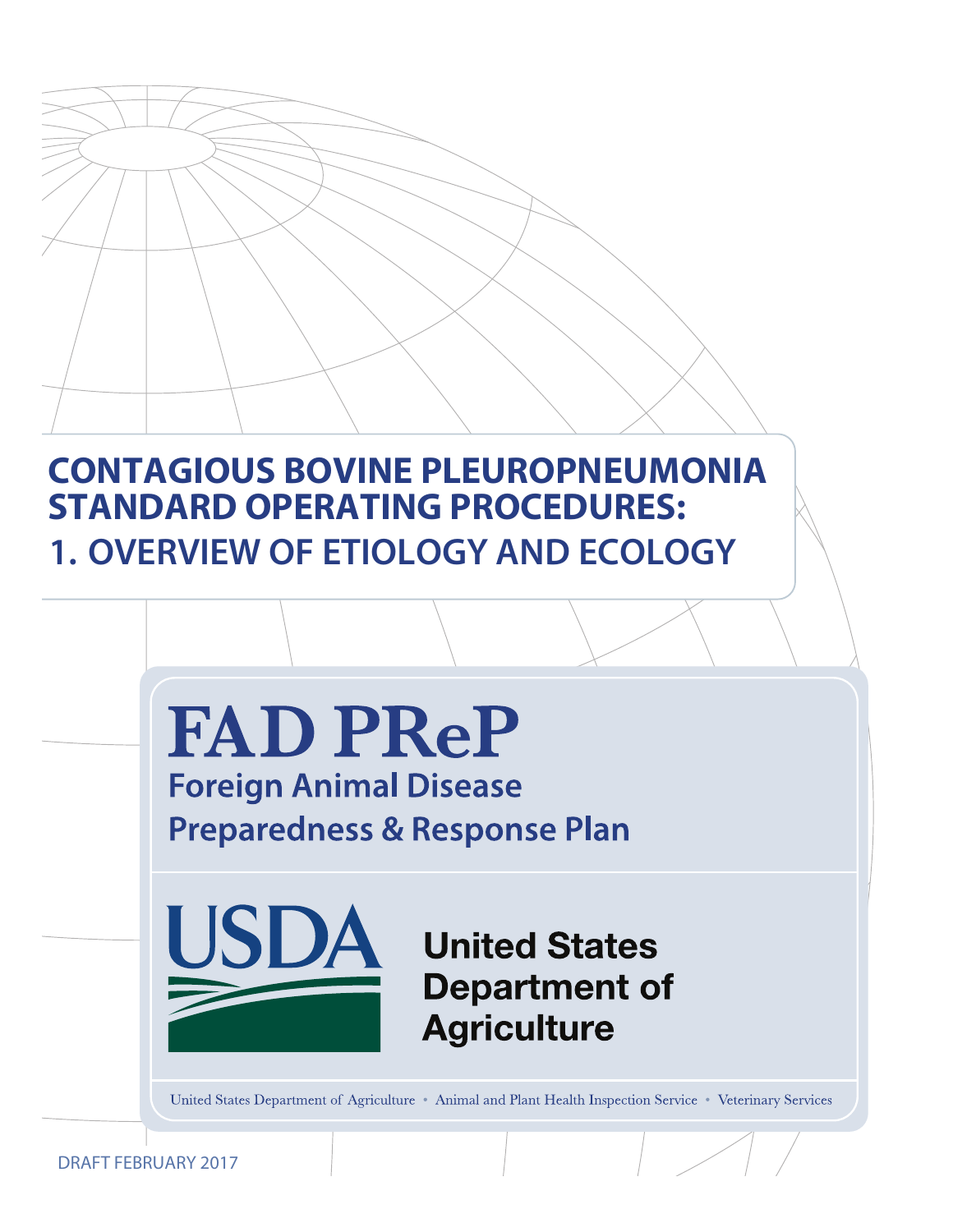| File name:      | CBPP FAD PREP EE Feb2017                                      |                            |
|-----------------|---------------------------------------------------------------|----------------------------|
|                 | Lead section: National Preparedness and Incident Coordination |                            |
| Effective date: | February 2017                                                 | Review date: February 2022 |

The Foreign Animal Disease Preparedness and Response Plan (FAD PReP) Standard Operating Procedures (SOPs) provide operational guidance for responding to an animal health emergency in the United States.

These draft SOPs are under ongoing review. This document was last updated in **February 2017**. Please send questions or comments to:

National Preparedness and Incident Coordination Veterinary Services Animal and Plant Health Inspection Service U.S. Department of Agriculture 4700 River Road, Unit 41 Riverdale, Maryland 20732-1231 Fax: (301) 734-7817 E-mail: [FAD.PReP.Comments@aphis.usda.gov](mailto:FAD.PReP.Comments@aphis.usda.gov)

While best efforts have been used in developing and preparing the FAD PReP SOPs, the U.S. Government, U.S. Department of Agriculture (USDA), and the Animal and Plant Health Inspection Service and other parties, such as employees and contractors contributing to this document, neither warrant nor assume any legal liability or responsibility for the accuracy, completeness, or usefulness of any information or procedure disclosed. The primary purpose of these FAD PReP SOPs is to provide operational guidance to those government officials responding to a foreign animal disease outbreak. It is only posted for public access as a reference.

The FAD PReP SOPs may refer to links to various other Federal and State agencies and private organizations. These links are maintained solely for the user's information and convenience. If you link to such site, please be aware that you are then subject to the policies of that site. In addition, please note that USDA does not control and cannot guarantee the relevance, timeliness, or accuracy of these outside materials. Further, the inclusion of links or pointers to particular items in hypertext is not intended to reflect their importance, nor is it intended to constitute approval or endorsement of any views expressed, or products or services offered, on these outside websites, or the organizations sponsoring the websites.

Trade names are used solely for the purpose of providing specific information. Mention of a trade name does not constitute a guarantee or warranty of the product by USDA or an endorsement over other products not mentioned.

USDA prohibits discrimination in all its programs and activities on the basis of race, color, national origin, sex, religion, age, disability, political beliefs, sexual orientation, or marital or family status. (Not all prohibited bases apply to all programs.) Persons with disabilities who require alternative means for communication of program information (Braille, large print, audiotape, etc.) should contact USDA's TARGET Center at (202) 720-2600 (voice and telecommunications device for the deaf [TDD]).

To file a complaint of discrimination, write USDA, Director, Office of Civil Rights, Room 326-W, Whitten Building, 1400 Independence Avenue SW, Washington, DC 20250-9410 or call (202) 720-5964 (voice and TDD). USDA is an equal opportunity provider and employer.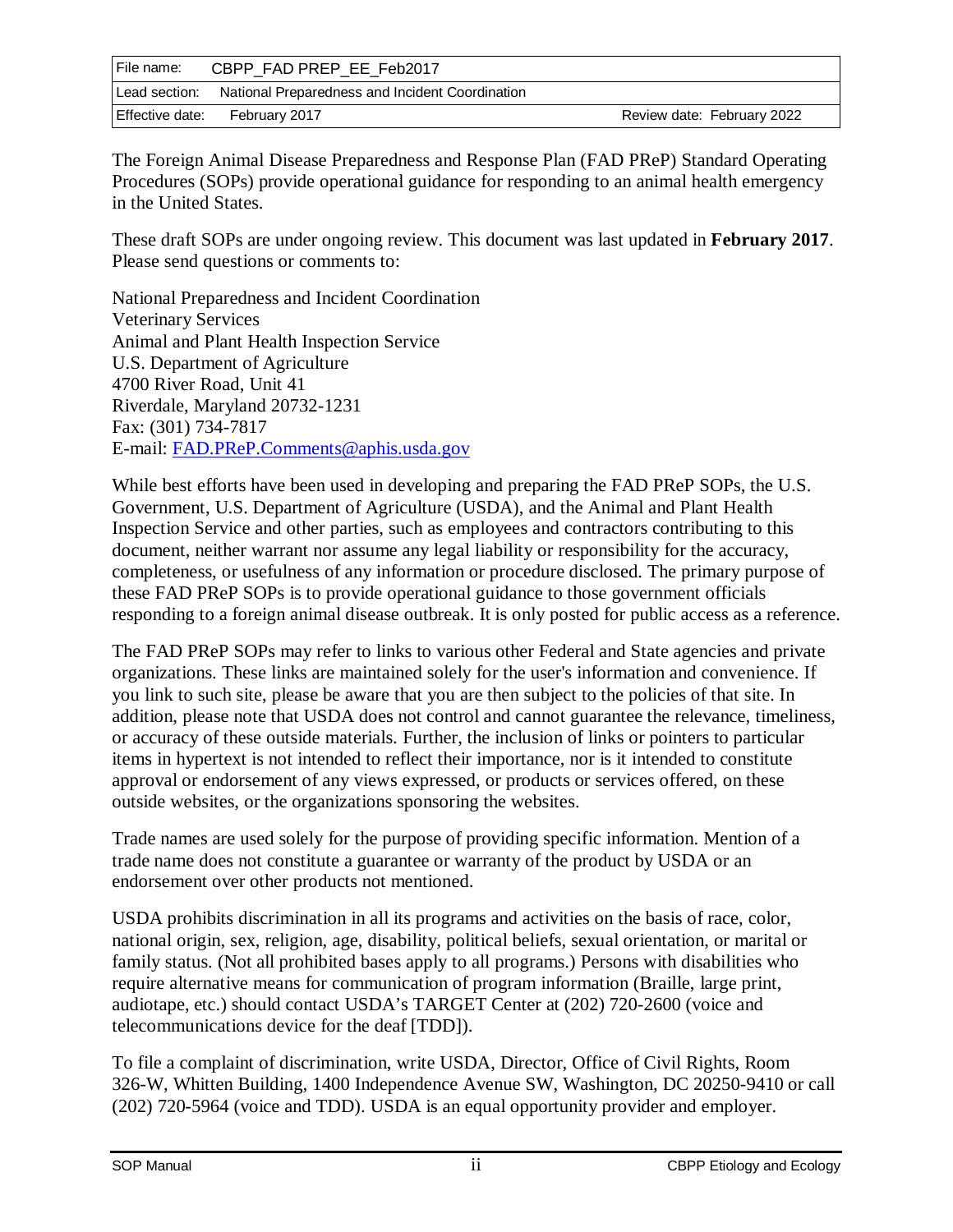# **Contents**

| 1.1 |  |
|-----|--|
|     |  |
| 1.2 |  |
| 1.3 |  |
| 1.4 |  |
|     |  |
|     |  |
|     |  |
|     |  |
|     |  |
| 1.5 |  |
|     |  |
|     |  |
|     |  |
|     |  |
|     |  |
|     |  |
|     |  |
| 1.6 |  |
| 1.7 |  |
| 1.8 |  |
|     |  |
|     |  |

## Figures

#### Table

|--|--|--|--|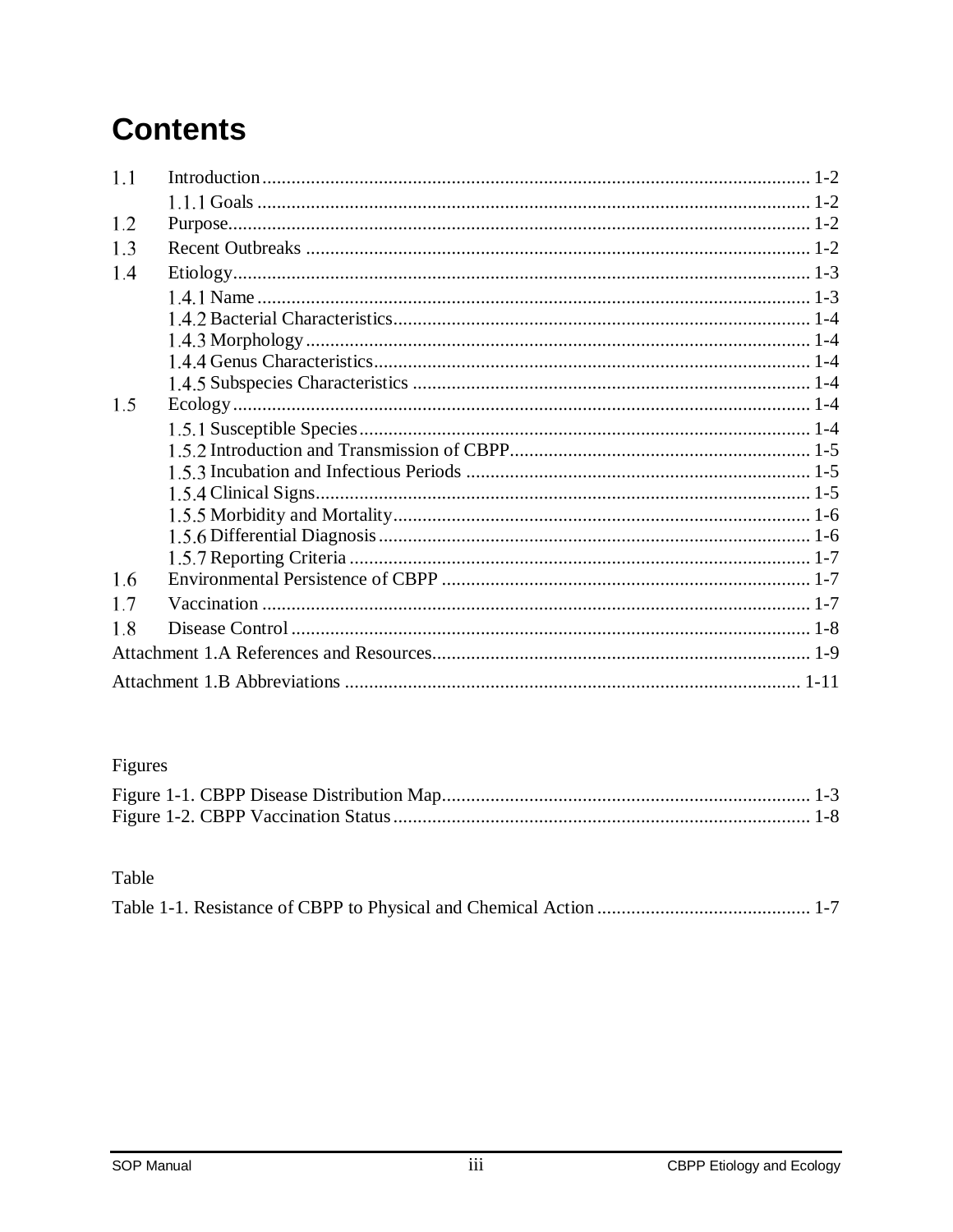## **Contagious Bovine Pleuropneumonia (CBPP) Etiology and Ecology Quick Summary**

#### Disease

Contagious bovine pleuropneumonia, also known as lung sickness.

#### Mortality and Morbidity

The closer animals are kept together, the higher the morbidity due to aerosol transmission. Mortality varies from 30 to 80 percent.

Susceptible Species

Large ruminants.

Zoonotic Potential (yes/no)?

No.

**Transmission** 

The bacteria are acquired chiefly through inhalation of infectious aerosols during repeated, close contact between animals.

#### Persistence in the Environment

Survives outside the host for up to 3 days in tropical areas and up to 2 weeks in temperate zones. Persists in unclean shaded pens for as long as 6 months.

Animal Products and By-Products

Remains viable in wool/hair and dry scabs on skin for up to 3 months.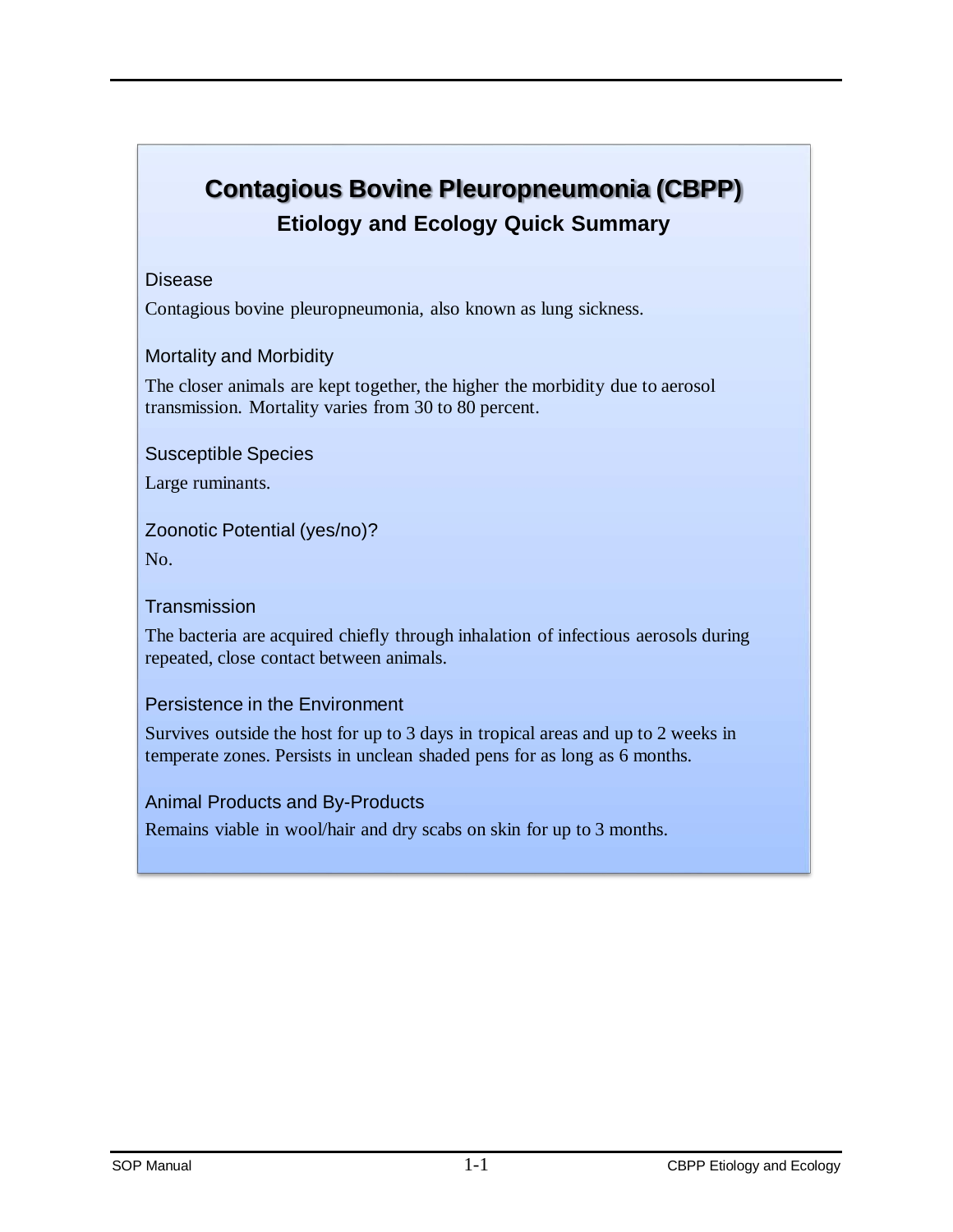#### $1.1$ **Introduction**

Contagious bovine pleuropneumonia (CBPP) is the most threatening infectious disease of cattle in Africa since rinderpest was eliminated. CBPP was first described in Germany in [1](#page-4-0)693.<sup>1</sup> From the 1700s to the 1800s, cattle trade and movements brought CBPP from Europe to Africa, North America, and Australia.<sup>[2](#page-4-1)</sup> CBPP was eradicated from most continents, including North America, by the mid-1900s. CBPP is endemic in Africa, and outbreaks have periodically occurred in southern Europe, parts of Asia, and the Middle East.<sup>[3](#page-4-2)</sup> The United States eliminated CBPP in 1892 after an intensive quarantine and slaughter program.

The impact of CBPP on farmers and the economy is significant, costing millions of dollars annually in Africa. [4](#page-4-3) CBPP in cattle targets the lungs, causing anorexia, fever, and respiratory distress. Naïve cattle herds infected with CBPP can experience high mortality rates, and surviving cattle often become carriers that can introduce the pathogen into uninfected herds.<sup>[5](#page-4-4)</sup> CBPP does not infect humans.

### 1.1.1 Goals

As a preparedness goal, the Animal and Plant Health Inspection Service (APHIS) will provide etiology and ecology summaries for CBPP and update these summaries at regular intervals.

As a response goal, the Unified Command and stakeholders will have a common set of etiology and ecology definitions and descriptions, to ensure proper understanding of contagious bovine pleuropneumonia when establishing or revising goals, objectives, strategies, and procedures.

#### $1.2$ **Purpose**

The purpose of this document is to provide responders and stakeholders with a common understanding of the disease agent.

#### $1.3$ **Recent Outbreaks**

Between 1995 and 2002, 27 African countries reported CBPP.<sup>[6](#page-4-5)</sup> For example, Tanzania was hit particularly hard from 1990–2003, when it is estimated that 350,000 cattle died and more than \$40 million was lost due to CBPP; Tanzania reports that approximately \$2–3 million is still lost

<span id="page-4-0"></span> <sup>1</sup> Food and Agriculture Organization of the United Nations (FAO). (2001). Contagious bovine pleuropneumonia in Southern Africa. *EMPRES Transboundary Animal Diseases Bulletin, 19/4.* Retrieved from [ftp://ftp.fao.org/docrep/fao/004/y3428e/y3428e00.pdf.](ftp://ftp.fao.org/docrep/fao/004/y3428e/y3428e00.pdf)

<span id="page-4-1"></span><sup>&</sup>lt;sup>2</sup> Fischer, A., et al. (2012). The Origin of the 'Mycoplasma mycoides Cluster' Coincides with Domestication of

<span id="page-4-2"></span>Ruminants. *PLoS ONE*, 7(4), e36150.<br><sup>3</sup> OIE World Animal Health Information Database (WAHID). (2015). Contagious Bovine Pleuropneumonia. Disease Distribution Maps. [http://www.oie.int/wahis\\_2/public/wahid.php/Wahidhome/Home.](http://www.oie.int/wahis_2/public/wahid.php/Wahidhome/Home)

<span id="page-4-3"></span><sup>4</sup> Tambi, N.E., et al. (2006). An estimation of the economic impact of contagious bovine pleuropneumonia in Africa. *Rev. sci. tech. Off. Int. Epiz, 25*(3), 999-1012.

<span id="page-4-4"></span><sup>5</sup> USDA Animal and Plant Health Inspection Service (APHIS). (2013). Case Definition: Contagious Bovine Pleuropneumonia. Retrieved from

[http://inside.aphis.usda.gov/vs/em/downloads/fad\\_prep/case\\_definitions/contagious\\_bo\\_pleuropneumonia.pdf.](http://inside.aphis.usda.gov/vs/em/downloads/fad_prep/case_definitions/contagious_bo_pleuropneumonia.pdf)

<span id="page-4-5"></span><sup>6</sup> Tambi, N.E., et al. (2006). An estimation of the economic impact of contagious bovine pleuropneumonia in Africa. *Rev. sci. tech. Off. Int. Epiz, 25*(3), 999-1012.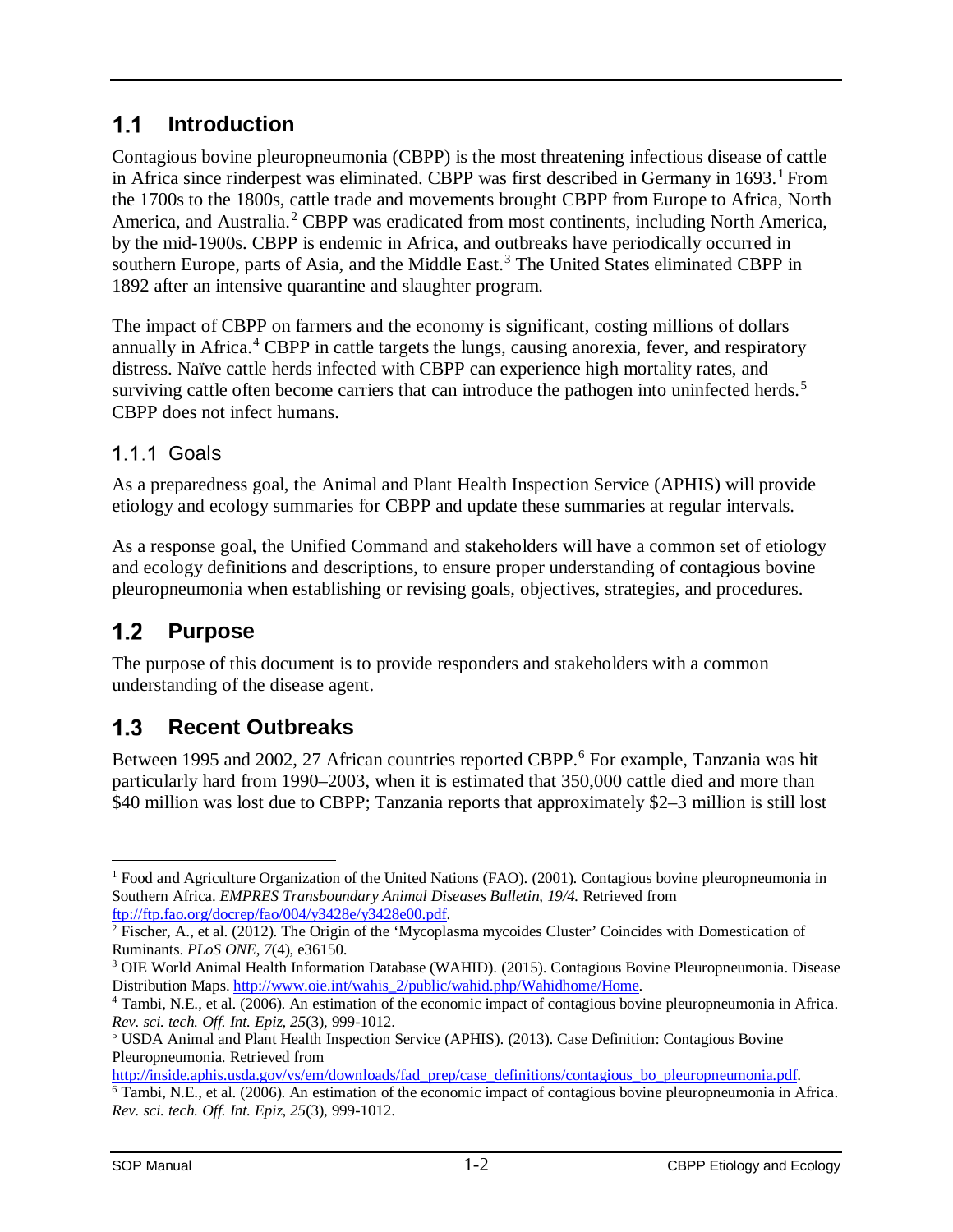every year through vaccination, surveillance, and cattle deaths.<sup>[7](#page-5-0)</sup> In 2010, the Democratic Republic of Congo and Gabon reported CBPP for the first time. By 2011, the African Union– Interafrican Bureau for Animal Resources (AU-IBAR) reported that 18 African countries had outbreaks of CBPP. There were over 16,800 cases and 3,000 cattle deaths. Within African countries, CBPP remains poorly reported.[8](#page-5-1)



#### **Figure 1-1. CBPP Disease Distribution Map[9](#page-5-2)**

#### $1.4$ **Etiology**

#### 1.4.1 Name

CBPP is also referred to as lung sickness.<sup>[10](#page-5-3)</sup>

<span id="page-5-0"></span><sup>&</sup>lt;sup>7</sup> Kusiluka, L. and F. Sudi. (2003). Review of successes and failures of contagious bovine pleuropneumonia control strategies in Tanzania. *Preventive Veterinary Medicine*, 59(3), 113-123.

<span id="page-5-1"></span><sup>&</sup>lt;sup>8</sup> Center for Agriculture and Biosciences International (CABI). (2015). Contagious Bovine Pleuropneumonia. Retrieved from [http://www.cabi.org/isc/datasheet/88090.](http://www.cabi.org/isc/datasheet/88090)

<span id="page-5-2"></span><sup>9</sup> OIE WAHID. (2015). Contagious Bovine Pleuropneumonia. Disease Distribution Maps. [http://www.oie.int/wahis\\_2/public/wahid.php/Wahidhome/Home.](http://www.oie.int/wahis_2/public/wahid.php/Wahidhome/Home)

<span id="page-5-3"></span><sup>10</sup> CABI. (2015). Contagious Bovine Pleuropneumonia. Retrieved from [http://www.cabi.org/isc/datasheet/88090.](http://www.cabi.org/isc/datasheet/88090)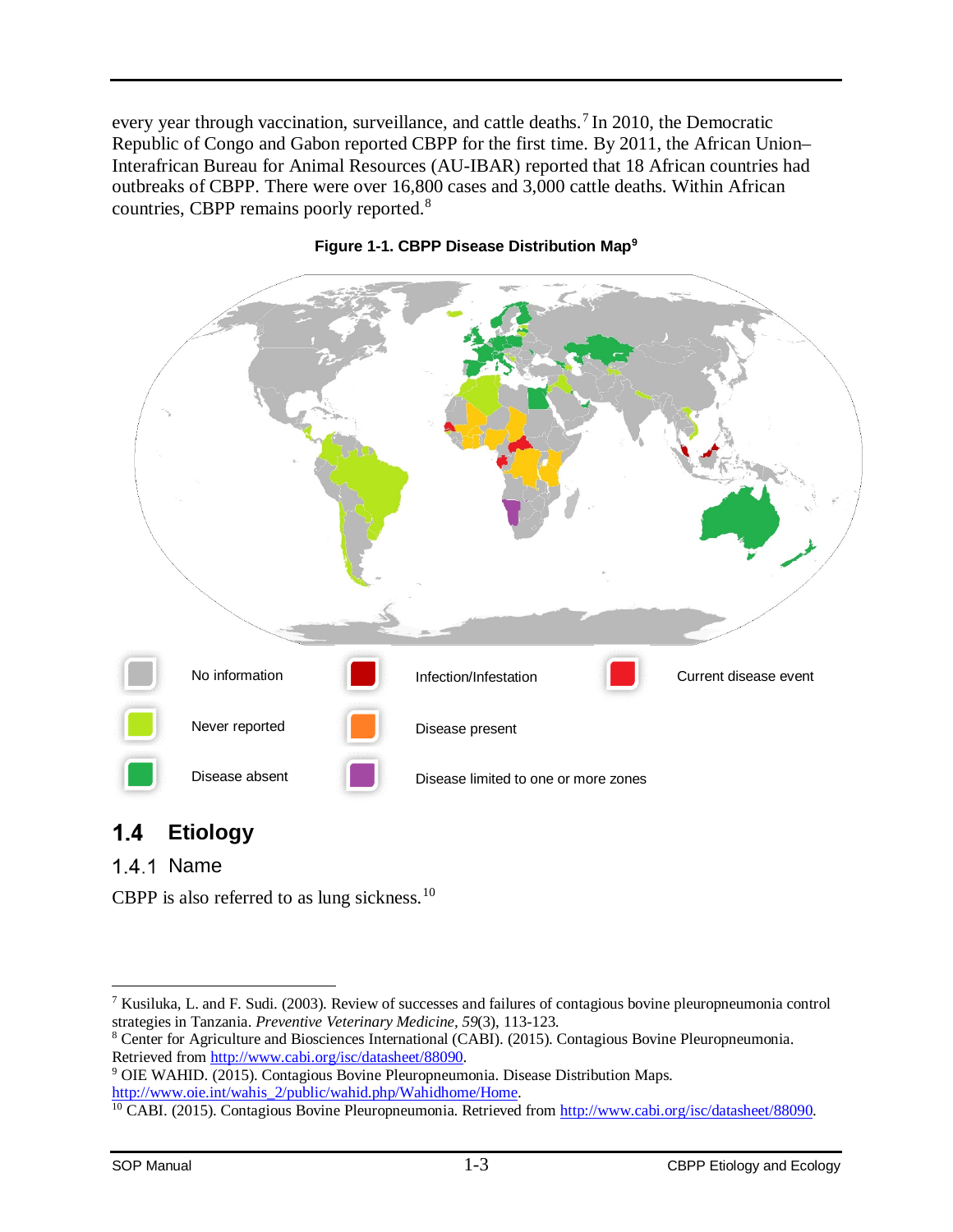### 1.4.2 Bacterial Characteristics

The causative agent of the disease has the following characteristics $11$ :

- Family: *Mycoplasmataceae*
- Genus: *Mycoplasma*
- Species: *mycoides*
- Subspecies: *mycoides* small colony (MmmSC)

#### 1.4.3 Morphology

*Mycoplasma* bacterium are the smallest free-living life forms and most likely evolved from Gram-positive bacteria. *Mycoplasma mycoides* lack cell walls and are resistant to certain antibiotics such as beta-lactams (for example, penicillin).<sup>[12](#page-6-1),[13,](#page-6-2)[14](#page-6-3)</sup> The most studied strain of MmmSC is PG1T. Its genome is made up of one chromosome consisting of approximately 1,200 kilobase pairs. [15](#page-6-4)

#### 1.4.4 Genus Characteristics

All *Mycoplasma mycoides* subspecies cause disease in ruminants. They include *M. mycoides* subspecies *capri*, *M. capricolumm* subspecies *capripneumoniae*, *M. capricolum* subspecies *capricolum*, and *M. leachii* as well as MmmSC. Mmm large colony has recently been found to be a serovar *of M. mycoides* subspecies *capri*. [16](#page-6-5)

#### 1.4.5 Subspecies Characteristics

MmmSC consists of three lineages, European, Southern African, and the rest of Africa. The European strains have lower pathogenicity, possibly accounted for by the fact that they cannot oxidize glycerol. The African strains are more diverse.<sup>[17](#page-6-6)</sup>

#### $1.5$ **Ecology**

1.5.1 Susceptible Species

- Cattle (*Bos taurus*),
- zebu (*Bos indicus*),
- Asian buffalo (*Bubalus bubalis*),

<span id="page-6-0"></span> <sup>11</sup> Veterinary Bacteriology: information about important bacteria. (2016). Retrieved from [http://www.vetbact.org/vetbact/.](http://www.vetbact.org/vetbact/)

<span id="page-6-1"></span> $12$  Razin, S., Yogev, D., & Naot, Y. (1998). Molecular biology and pathogenicity of mycoplasmas. Microbiology and Molecular Biology Reviews, *62*(4), 1094-1156.

<span id="page-6-2"></span><sup>13</sup> Muto, A., Osawa, S. (1987). The guanine and cytosine content of genomic DNA and bacterial evolution. *Proceedings of the National Academy of Sciences, 84*(1), 166-169.

<span id="page-6-3"></span><sup>14</sup> OIE. (2013). Contagious Bovine Pleuropneumonia. *Technical Disease Card*. [www.oie.int.](http://www.oie.int/)

<span id="page-6-4"></span><sup>&</sup>lt;sup>15</sup> Westberg, J., et al. (2004). The genome sequence of Mycoplasma mycoides subsp. mycoides SC type strain

PG1T, the causative agent of contagious bovine pleuropneumonia (CBPP). *Genome Research, 14*(2), 221-227.

<span id="page-6-5"></span><sup>16</sup> CABI. (2015). Contagious Bovine Pleuropneumonia. Retrieved from [http://www.cabi.org/isc/datasheet/88090.](http://www.cabi.org/isc/datasheet/88090)

<span id="page-6-6"></span><sup>17</sup> OIE. (2013). Contagious Bovine Pleuropneumonia. *Technical Disease Card*. [www.oie.int.](http://www.oie.int/)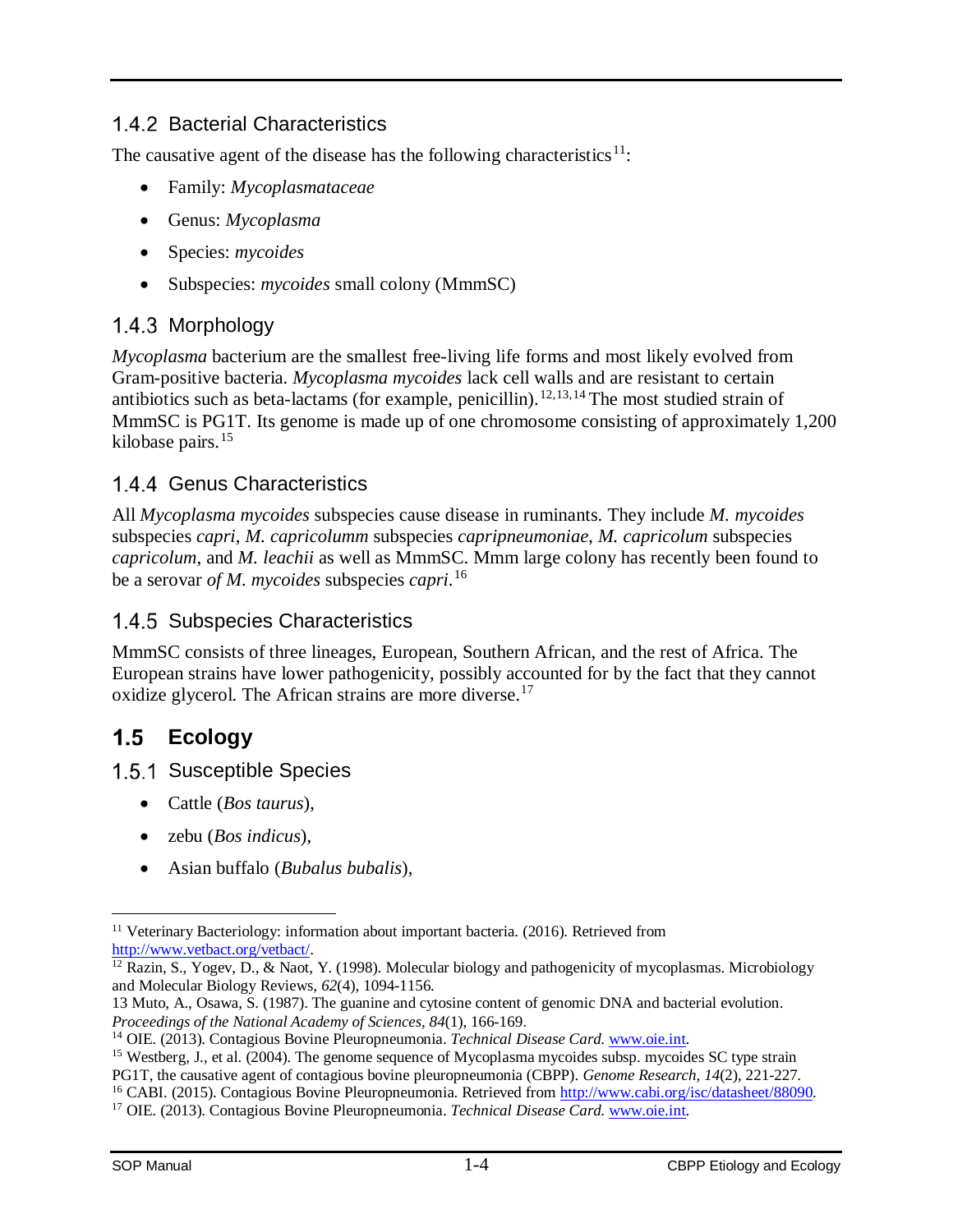- captive bison (*Bison bison*), and
- yak (*Poephagus grunnien*, formerly *Bos grunnien*).<sup>[18](#page-7-0),[19](#page-7-1)</sup>

Sheep and goats in Africa, Portugal, and India have been infected with CBPP.<sup>[20](#page-7-2)</sup> African buffalos (*Syncerus caffer*) seem unaffected by CBPP. Other wildlife have not been shown to play a role in CBPP disease or transmission.<sup>[21](#page-7-3)</sup>

### 1.5.2 Introduction and Transmission of CBPP

The bacteria are primarily transmitted through the exchange and inhalation of infectious aerosols when animals are in close contact with each other. The bacteria can be found in nasal discharges, saliva, urine, fetal membranes, and uterine excretions. Transplacental transmission can also occur. Infected CBPP cattle without clinical signs may shed the bacteria when stressed.<sup>[22](#page-7-4)</sup>

### 1.5.3 Incubation and Infectious Periods

The incubation period of CBPP varies, but in most cases occurs within 2–8 weeks of exposure. Incubation periods of up to 6 months have been reported.<sup>[23](#page-7-5)</sup>

### 1.5.4 Clinical Signs

Clinical signs will appear in 2–3 weeks, but some cattle die suddenly with no signs other than fever.[24](#page-7-6) There are three forms of CBPP:

- "Acute: Acutely affected cattle may be depressed, anorexic, and febrile with reduced milk production. Respiratory signs follow including coughing, panting, and mucoid or purulent nasal discharge. Severely affected animals stand with head and neck extended, elbows out, and breathing with an open mouth. Respiration appears labored and painful. Most adult cattle with acute CBPP die in 1–3 weeks. Calves up to 6 months old may have respiratory signs accompanied by polyarthritis and painful, swollen joints. The acute form occurs in approximately 33 percent of all cases.
- Subacute: Subacute CBPP is similar to, but milder than, the acute form of the disease and can develop into chronic infections.
- Chronic: Animals with chronic CBPP may have recurrent low-grade fever, poor body condition, and coughing or breathing difficulty during exercise. The severity depends on

[http://www.cfsph.iastate.edu/Factsheets/pdfs/contagious\\_bovine\\_pleuropneumonia.pdf.](http://www.cfsph.iastate.edu/Factsheets/pdfs/contagious_bovine_pleuropneumonia.pdf)

<span id="page-7-1"></span><span id="page-7-0"></span> <sup>18</sup> CABI. (2015). Contagious Bovine Pleuropneumonia. Retrieved from [http://www.cabi.org/isc/datasheet/88090.](http://www.cabi.org/isc/datasheet/88090) <sup>19</sup> Center for Food Security and Public Health (CFSPH), Iowa State University. (2008). Contagious Bovine Pleuropneumonia. *Technical Factsheet*. Retrieved from

<span id="page-7-2"></span><sup>20</sup> OIE. (2014). Chapter 2.4.9. Contagious Bovine Pleuropneumonia. *Terrestrial Manual*. Retrieved from [www.oie.int.](https://teamlmiclient.lmi.org/APHIS%20Surveillance%20Preparedness%20and%20Response%20Documents/HPAI%20Response%20PlanDraftAug2015/Etiology%20and%20Ecology%20Docs/LSDV/www.oie.int)

<span id="page-7-3"></span><sup>&</sup>lt;sup>21</sup> USDA APHIS. (2013). Case Definition: Contagious Bovine Pleuropneumonia. Retrieved from [http://inside.aphis.usda.gov/vs/em/downloads/fad\\_prep/case\\_definitions/contagious\\_bo\\_pleuropneumonia.pdf.](http://inside.aphis.usda.gov/vs/em/downloads/fad_prep/case_definitions/contagious_bo_pleuropneumonia.pdf) <sup>22</sup> USDA APHIS. (2013). Case Definition: Contagious Bovine Pleuropneumonia. Retrieved from

<span id="page-7-4"></span>[http://inside.aphis.usda.gov/vs/em/downloads/fad\\_prep/case\\_definitions/contagious\\_bo\\_pleuropneumonia.pdf.](http://inside.aphis.usda.gov/vs/em/downloads/fad_prep/case_definitions/contagious_bo_pleuropneumonia.pdf) <sup>23</sup> USDA APHIS. (2013). Case Definition: Contagious Bovine Pleuropneumonia. Retrieved from

<span id="page-7-6"></span><span id="page-7-5"></span>[http://inside.aphis.usda.gov/vs/em/downloads/fad\\_prep/case\\_definitions/contagious\\_bo\\_pleuropneumonia.pdf.](http://inside.aphis.usda.gov/vs/em/downloads/fad_prep/case_definitions/contagious_bo_pleuropneumonia.pdf) <sup>24</sup> CFSPH, Iowa State University. (2008). Contagious Bovine Pleuropneumonia. *Technical Factsheet*. Retrieved from [http://www.cfsph.iastate.edu/Factsheets/pdfs/contagious\\_bovine\\_pleuropneumonia.pdf.](http://www.cfsph.iastate.edu/Factsheets/pdfs/contagious_bovine_pleuropneumonia.pdf)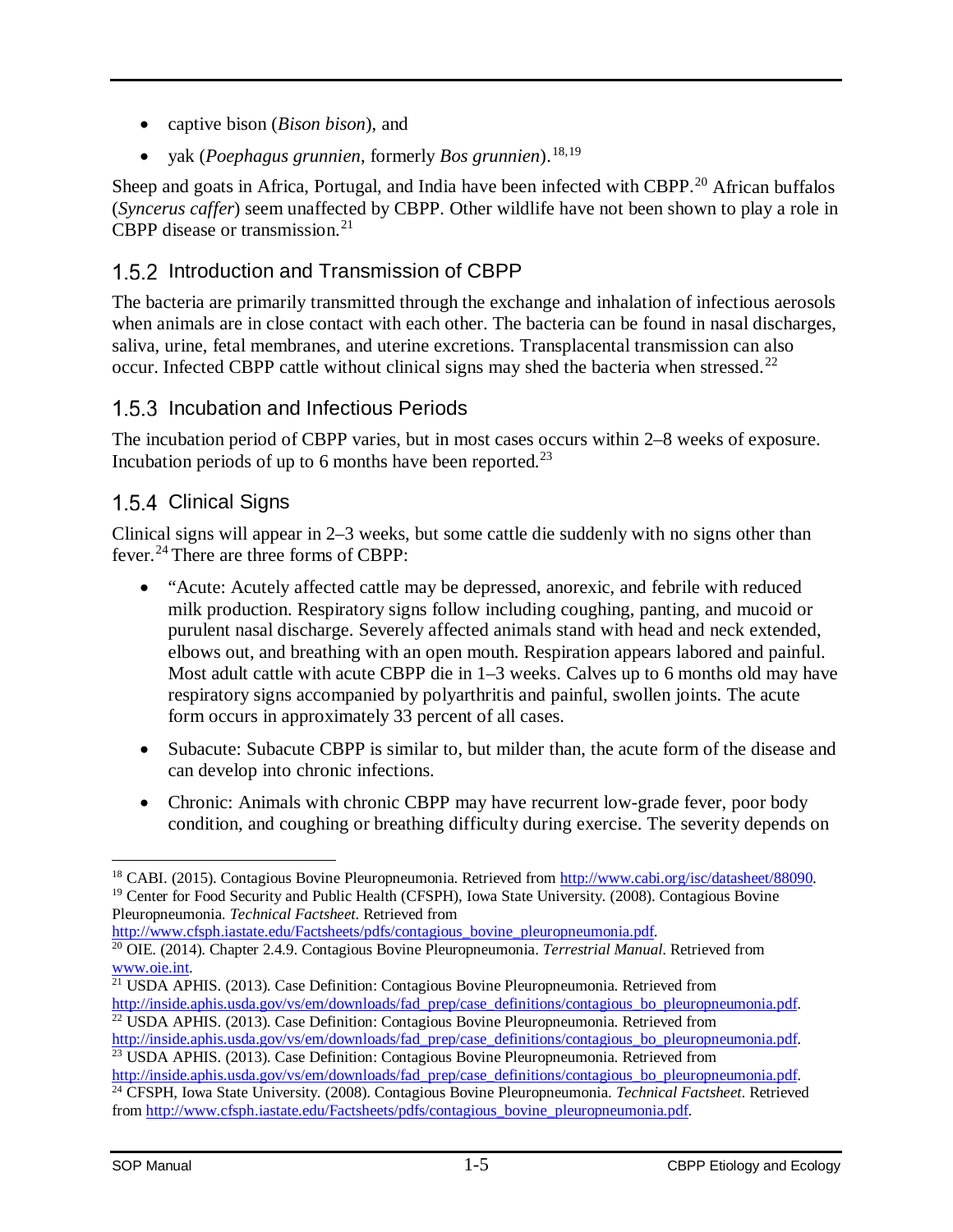other factors including nutrition, parasitism, and general health. Cattle may recover from chronic CBPP, although lung lesions may take a long time to heal.<sup>[25"](#page-8-0)</sup>

Cattle recovering from CBPP may not have apparent clinical signs but still have the ability to spread disease. Females may abort or give birth to stillborn calves.<sup>[26,](#page-8-1)[27](#page-8-2)</sup>

### 1.5.5 Morbidity and Mortality

Morbidity and mortality rates are extremely varied. CBPP in endemic regions may only affect 5– 10 percent of cattle in a herd. In naïve herds or animals kept in close proximity, morbidity rates can be much higher. Mortality is most often seen corresponding with the acute form and rates can be as high as 50 percent. The CBPP strain, cattle breed, animal's nutritional intake, and individual health are some factors that affect morbidity and mortality. Animals that recover from CBPP become fully immune. [28](#page-8-3),[29](#page-8-4)

### 1.5.6 Differential Diagnosis

CBPP is hard to differentiate from other causes of cattle respiratory disease. Pneumonia (particularly unilateral illness) in adults and polyarthritis in calves should be considered warning signs for potential CBPP infection. Differentials include:

- acute form
	- bovine pasteurellosis,
	- hemorrhagic septicemia,
	- **theileriosis.**
	- **bovine ephemeral fever, and**
	- traumatic pericarditis.
- chronic form
	- **example 2** ecchinococcosis (hydatid cysts),
	- actinobacillosis.
	- $\blacksquare$  tuberculosis.
	- bovine farcy, and

<span id="page-8-1"></span><sup>26</sup> USDA APHIS. (2013). Case Definition: Contagious Bovine Pleuropneumonia. Retrieved from

<span id="page-8-0"></span> <sup>25</sup> FAO. (2002). Recognizing Contagious Bovine Pleuropneumonia. *FAO Animal Health Manual*. Retrieved from [http://www.fao.org/3/a-y4142e.pdf.](http://www.fao.org/3/a-y4142e.pdf)

<span id="page-8-2"></span>[http://inside.aphis.usda.gov/vs/em/downloads/fad\\_prep/case\\_definitions/contagious\\_bo\\_pleuropneumonia.pdf.](http://inside.aphis.usda.gov/vs/em/downloads/fad_prep/case_definitions/contagious_bo_pleuropneumonia.pdf) <sup>27</sup> CFSPH, Iowa State University. (2008). Contagious Bovine Pleuropneumonia. *Technical Factsheet*. Retrieved from [http://www.cfsph.iastate.edu/DiseaseInfo/disease.php?name=contagious-bovine-pleuropneumonia.](http://www.cfsph.iastate.edu/DiseaseInfo/disease.php?name=contagious-bovine-pleuropneumonia)

<span id="page-8-3"></span><sup>28</sup> USDA APHIS. (2013). Case Definition: Contagious Bovine Pleuropneumonia. Retrieved from [http://inside.aphis.usda.gov/vs/em/downloads/fad\\_prep/case\\_definitions/contagious\\_bo\\_pleuropneumonia.pdf.](http://inside.aphis.usda.gov/vs/em/downloads/fad_prep/case_definitions/contagious_bo_pleuropneumonia.pdf)

<span id="page-8-4"></span><sup>29</sup> CFSPH, Iowa State University. (2008). Contagious Bovine Pleuropneumonia. *Technical Factsheet*. Retrieved from [http://www.cfsph.iastate.edu/DiseaseInfo/disease.php?name=contagious-bovine-pleuropneumonia.](http://www.cfsph.iastate.edu/DiseaseInfo/disease.php?name=contagious-bovine-pleuropneumonia)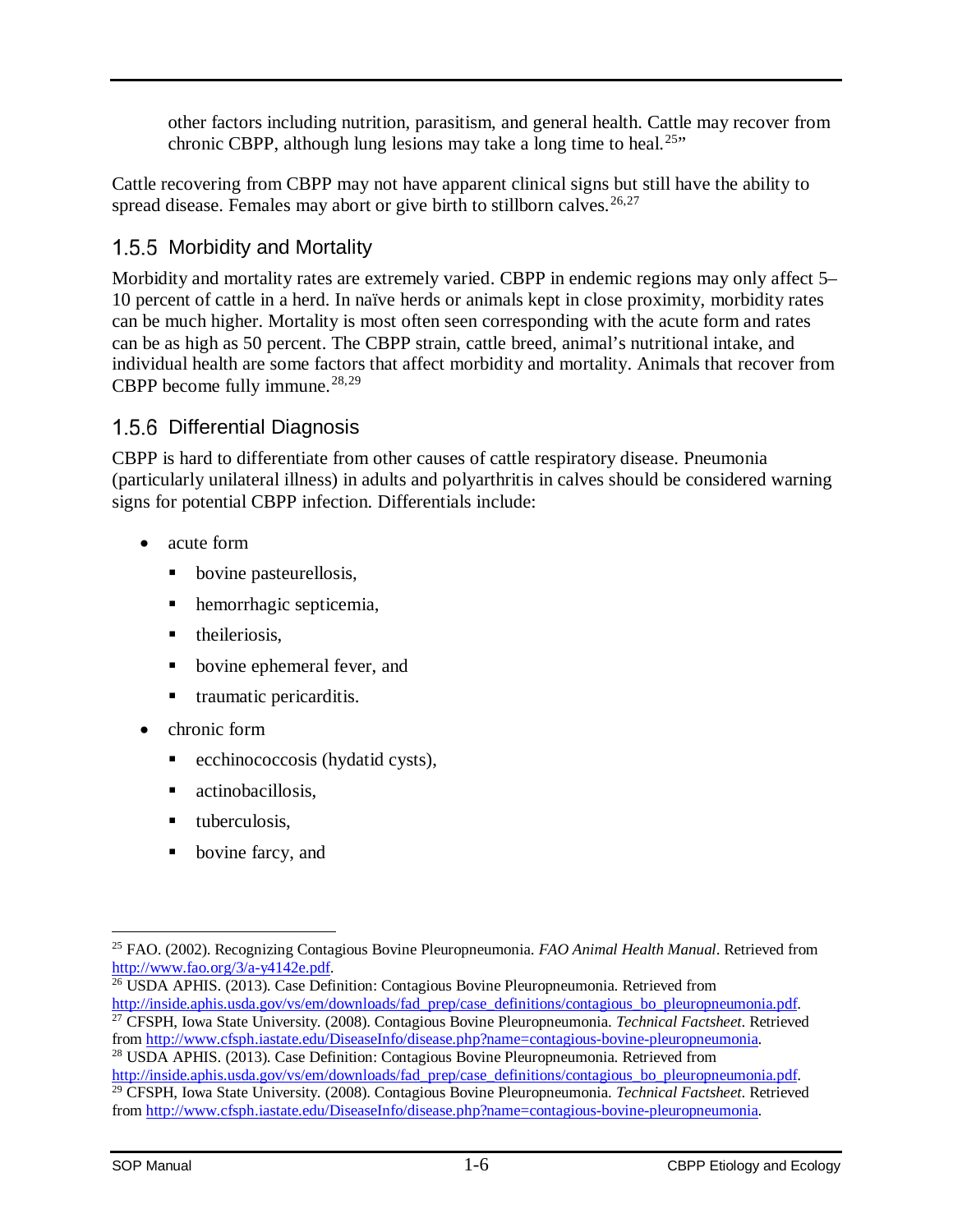ulmonary abscesses.  $30,31$  $30,31$ 

### 1.5.7 Reporting Criteria

- CBPP is a U.S. foreign animal disease (FAD) and an OIE-notifiable disease.
- Follow standard FAD reporting procedures according to Veterinary Services (VS) Guidance 12001 (replaces VS memorandum No. 580.4).
- Suspect cases are reported to the State Animal Health Official and the APHIS VS Assistant Director at the District. [32](#page-9-2)

#### $1.6$ **Environmental Persistence of CBPP**

CBPP is susceptible to both heat and disinfectants.

| Action                  | Resistance                                                                                                                                                                                                 |
|-------------------------|------------------------------------------------------------------------------------------------------------------------------------------------------------------------------------------------------------|
| Temperature             | Inactivated within 60 minutes at 56°C and 2 minutes at 60°C.                                                                                                                                               |
| рH                      | Inactivated by acid and alkaline pH.                                                                                                                                                                       |
| Chemicals/Disinfectants | Inactivated by many of the routinely used disinfectants. Inactivated by<br>mercuric chloride (0.01 percent/1 minute), phenol (1 percent/3 minutes), and<br>formaldehyde solution (0.5 percent/30 seconds). |
| Survival                | Survives outside the host for up to 3 days in tropical areas and up to 2 weeks<br>in temperate zones. Many survive more than 10 years frozen.                                                              |

#### **Table 1-1. Resistance of CBPP to Physical and Chemical Actio[n33](#page-9-3)**

#### $1.7$ **Vaccination**

Two attenuated MmmSC strains are used for vaccination in enzootic areas (such as Africa):

- Strain T1/44: mild strain
- Strain T1sr: avirulent, but gives shorter immunity (~6 months)

Post injection, localized inflammation many occur. If reaction becomes extreme, antibiotics are necessary or the animal may die. In areas free from CBPP or with low occurrence, vaccination is not recommended. The OIE and the Food and Agriculture Organization of the United Nations (FAO) only support the use of T1/44. In areas free from CBPP or with low occurrence (for example, Europe), vaccination is not recommended. $34,35$  $34,35$ 

<span id="page-9-0"></span> <sup>30</sup> USDA APHIS. (2013). Case Definition: Contagious Bovine Pleuropneumonia. Retrieved from [http://inside.aphis.usda.gov/vs/em/downloads/fad\\_prep/case\\_definitions/contagious\\_bo\\_pleuropneumonia.pdf.](http://inside.aphis.usda.gov/vs/em/downloads/fad_prep/case_definitions/contagious_bo_pleuropneumonia.pdf) <sup>31</sup> FAO. (2002). Recognizing Contagious Bovine Pleuropneumonia. *FAO Animal Health Manual*. Retrieved from [http://www.fao.org/3/a-y4142e.pdf.](http://www.fao.org/3/a-y4142e.pdf)

<span id="page-9-2"></span><span id="page-9-1"></span> $32 \overline{UBDA APHIS}$ . (2013). Case Definition: Contagious Bovine Pleuropneumonia. Retrieved from [http://inside.aphis.usda.gov/vs/em/downloads/fad\\_prep/case\\_definitions/contagious\\_bo\\_pleuropneumonia.pdf.](http://inside.aphis.usda.gov/vs/em/downloads/fad_prep/case_definitions/contagious_bo_pleuropneumonia.pdf)

<span id="page-9-3"></span><sup>33</sup> OIE. (2013). Contagious Bovine Pleuropneumonia. *Technical Disease Card*. Retrieved from [www.oie.int.](http://www.oie.int/)

<span id="page-9-4"></span><sup>34</sup> OIE. (2013). Contagious Bovine Pleuropneumonia. *Technical Disease Card*. Retrieved from [www.oie.int.](http://www.oie.int/)

<span id="page-9-5"></span><sup>35</sup> CABI. (2015). Contagious Bovine Pleuropneumonia. Retrieved from [http://www.cabi.org/isc/datasheet/88090.](http://www.cabi.org/isc/datasheet/88090)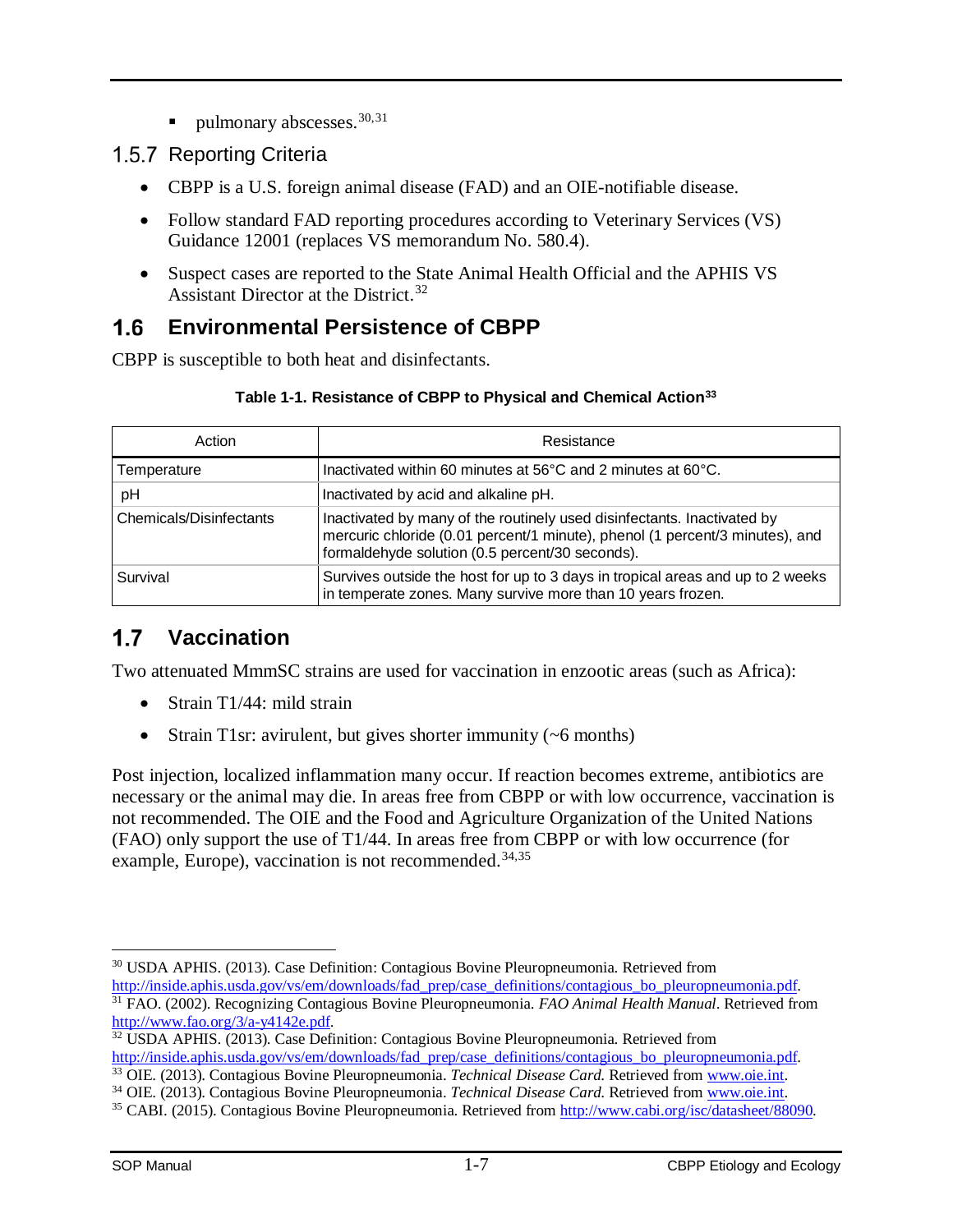#### **Figure 1-2. CBPP Vaccination Status<sup>36</sup>**



#### $1.8$ **Disease Control**

Quarantine, movement control, serological testing and surveillance, depopulation, and vaccination are important to limit the introduction and spread of CBPP.[37](#page-10-1) Antibiotics have not been shown to stop the spread of disease, only limit clinical signs in animals already infected, since cattle without clinical signs enable the disease to persist in a herd. In many countries where CBPP has been eradicated, it is reportable by law.<sup>[38](#page-10-2)</sup>

In African countries where CBPP is endemic, no established system of disease reporting, eradication, or prevention plans exist. CBPP can easily go undetected and unreported due to fear of trade bans, civil unrest, and lack of proficient veterinary staff and confirmatory laboratories.<sup>[39](#page-10-3)</sup> A regional effort must be established in order to control CBPP.<sup>[40](#page-10-4)</sup>

<span id="page-10-0"></span> <sup>36</sup> OIE WAHID. (2015). Contagious Bovine Pleuropneumonia. Vaccination Status. Retrieved from [http://www.oie.int/wahis\\_2/public/wahid.php/Wahidhome/Home.](http://www.oie.int/wahis_2/public/wahid.php/Wahidhome/Home)

<span id="page-10-1"></span><sup>37</sup> OIE. (2013). Contagious Bovine Pleuropneumonia. *Technical Disease Card*. Retrieved from [www.oie.int.](http://www.oie.int/) <sup>38</sup> Campbell, J. (2015). Contagious Bovine Pleuropneumonia. *The Merck Veterinary Manual*. Retrieved from

<span id="page-10-2"></span>[http://www.merckvetmanual.com/mvm/index.html.](http://www.merckvetmanual.com/mvm/index.html)<br><sup>39</sup> CABI. (2015). Contagious Bovine Pleuropneumonia. Retrieved from http://www.cabi.org/isc/datasheet/88090.

<span id="page-10-4"></span><span id="page-10-3"></span><sup>&</sup>lt;sup>40</sup> Campbell, J. (2015). Contagious Bovine Pleuropneumonia. The Merck Veterinary Manual. Retrieved from <http://www.merckvetmanual.com/mvm/index.html.>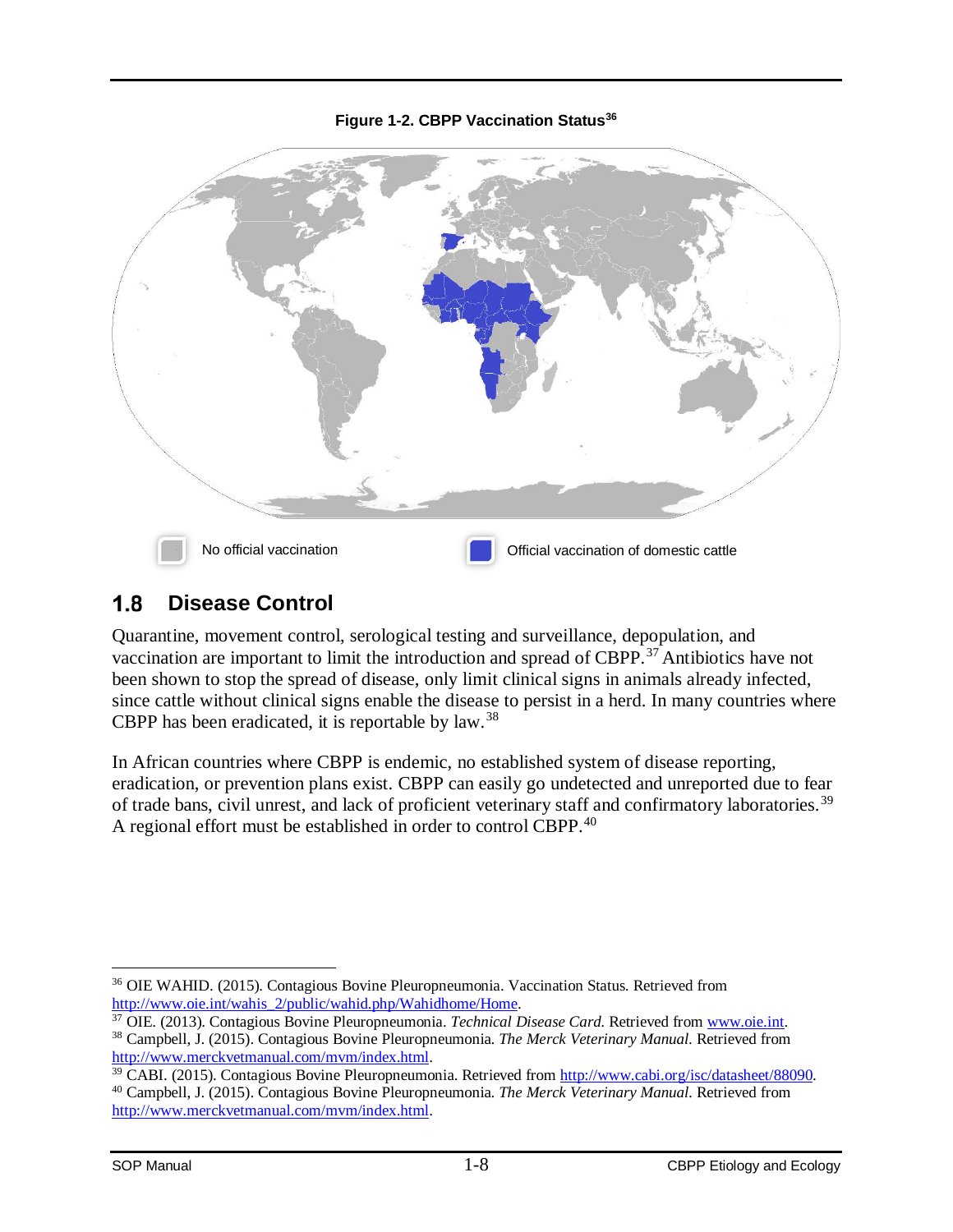## **Attachment 1.A References and Resources**

- Campbell, J. (2015). Contagious Bovine Pleuropneumonia. *The Merck Veterinary Manual*. Retrieved from [http://www.merckvetmanual.com/mvm/index.html.](http://www.merckvetmanual.com/mvm/index.html)
- Center for Agriculture and Biosciences International (CABI). (2015). Contagious Bovine Pleuropneumonia[.](http://www.cabi.org/) Retrieved from [http://www.cabi.org/isc/datasheet/88090.](http://www.cabi.org/isc/datasheet/88090)
- Center for Food Security and Public Health (CFSPH), Iowa State University. (2008). Contagious Bovine Pleuropneumonia. *Technical Factsheet*. Retrieved from [http://www.cfsph.iastate.edu/Factsheets/pdfs/contagious\\_bovine\\_pleuropneumonia.pdf.](http://www.cfsph.iastate.edu/Factsheets/pdfs/contagious_bovine_pleuropneumonia.pdf)
- Fischer, A., Shapiro, B., Muriuki, C., Heller, M., Schnee, C., Bongcam-Rudloff, E., & Jores, J. (2012). The Origin of the 'Mycoplasma mycoides Cluster' Coincides with Domestication of Ruminants. *PLoS ONE*, *7*(4).
- Food and Agriculture Organization of the United Nations (FAO). (2002). Recognizing Contagious Bovine Pleuropneumonia. *FAO Animal Health Manual*. Retrieved from [http://www.fao.org/3/a-y4142e.pdf.](http://www.fao.org/3/a-y4142e.pdf)
- Kusiluka, L. & F. Sudi. (2003). Review of successes and failures of contagious bovine pleuropneumonia control strategies in Tanzania. *Preventive Veterinary Medicine*, *59*(3), 113–123.
- Muto, A., & Osawa, S. (1987). The guanine and cytosine content of genomic DNA and bacterial evolution. *Proceedings of the National Academy of Sciences*, *84*(1), 166-169.
- Razin, S., Yogev, D., & Naot, Y. (1998). Molecular biology and pathogenicity of mycoplasmas. *Microbiology and Molecular Biology Reviews*, *62*(4), 1094-1156.
- United States Department of Agriculture (USDA) Animal and Plant Health Inspection Service (APHIS). (2013). Case Definition: Contagious Bovine Pleuropneumonia. Retrieved from http://inside.aphis.usda.gov/vs/em/downloads/fad\_prep/case\_definitions/contagious [bo\\_pleuropneumonia.pdf.](http://inside.aphis.usda.gov/vs/em/downloads/fad_prep/case_definitions/contagious_bo_pleuropneumonia.pdf.)
- United States Department of Agriculture (USDA) Animal and Plant Health Inspection Service (APHIS). (1997). Keeping America Free From Foreign Animal Diseases, Contagious Bovine Pleuropneumonia.
- Veterinary Bacteriology: information about important bacteria. (2016). Retrieved from [http://www.vetbact.org/vetbact/.](http://www.vetbact.org/vetbact/)
- Westberg, J., Persson, A., Holmberg, A., Goesmann, A., Lundeberg, J., Johansson, K. E., Pettersson, B., & Uhlén, M. (2004). The genome sequence of Mycoplasma mycoides subsp. mycoides SC type strain PG1T, the causative agent of contagious bovine pleuropneumonia (CBPP). *Genome Research, 14*(2), 221-227.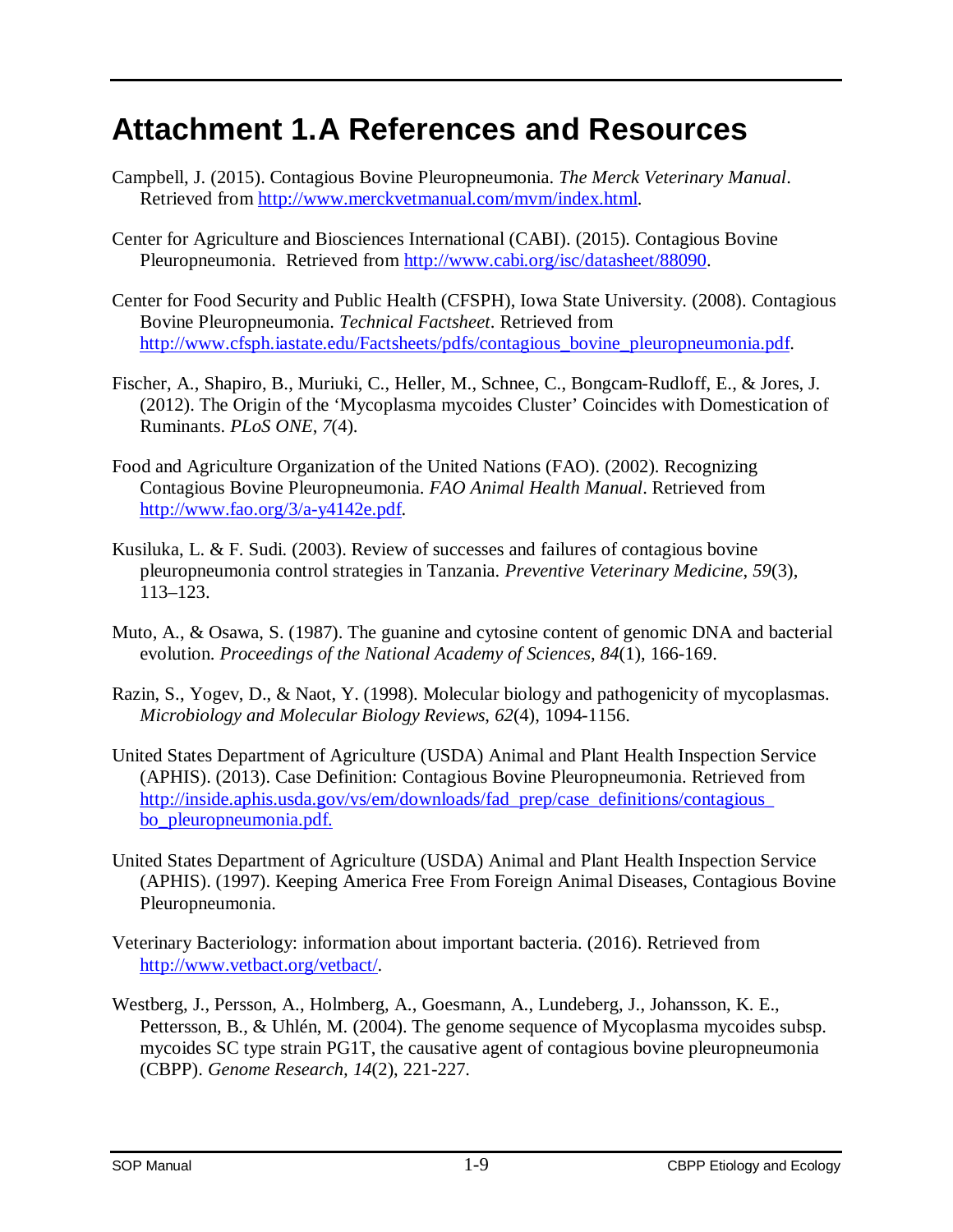- World Organization for Animal Health (OIE). (2013). Contagious Bovine Pleuropneumonia. *Technical Disease Card*. Retrieved from [http://www.oie.int/.](http://www.oie.int/)
- World Organization for Animal Health (OIE). (2014). Chapter 2.4.9 Contagious Bovine Pleuropneumonia. *Terrestrial Manual*. Retrieved from [http://www.oie.int/.](http://www.oie.int/)
- World Organization for Animal Health (OIE) World Animal Health Information Database (WAHID). (2015). Contagious Bovine Pleuropneumonia. Disease Distribution Maps. Retrieved from [http://www.oie.int/wahis\\_2/public/wahid.php/Wahidhome/Home.](http://www.oie.int/wahis_2/public/wahid.php/Wahidhome/Home)
- World Organization for Animal Health (OIE) World Animal Health Information Database (WAHID). (2015). Contagious Bovine Pleuropneumonia. Vaccination Status. Retrieved from [http://www.oie.int/wahis\\_2/public/wahid.php/Wahidhome/Home.](http://www.oie.int/wahis_2/public/wahid.php/Wahidhome/Home)